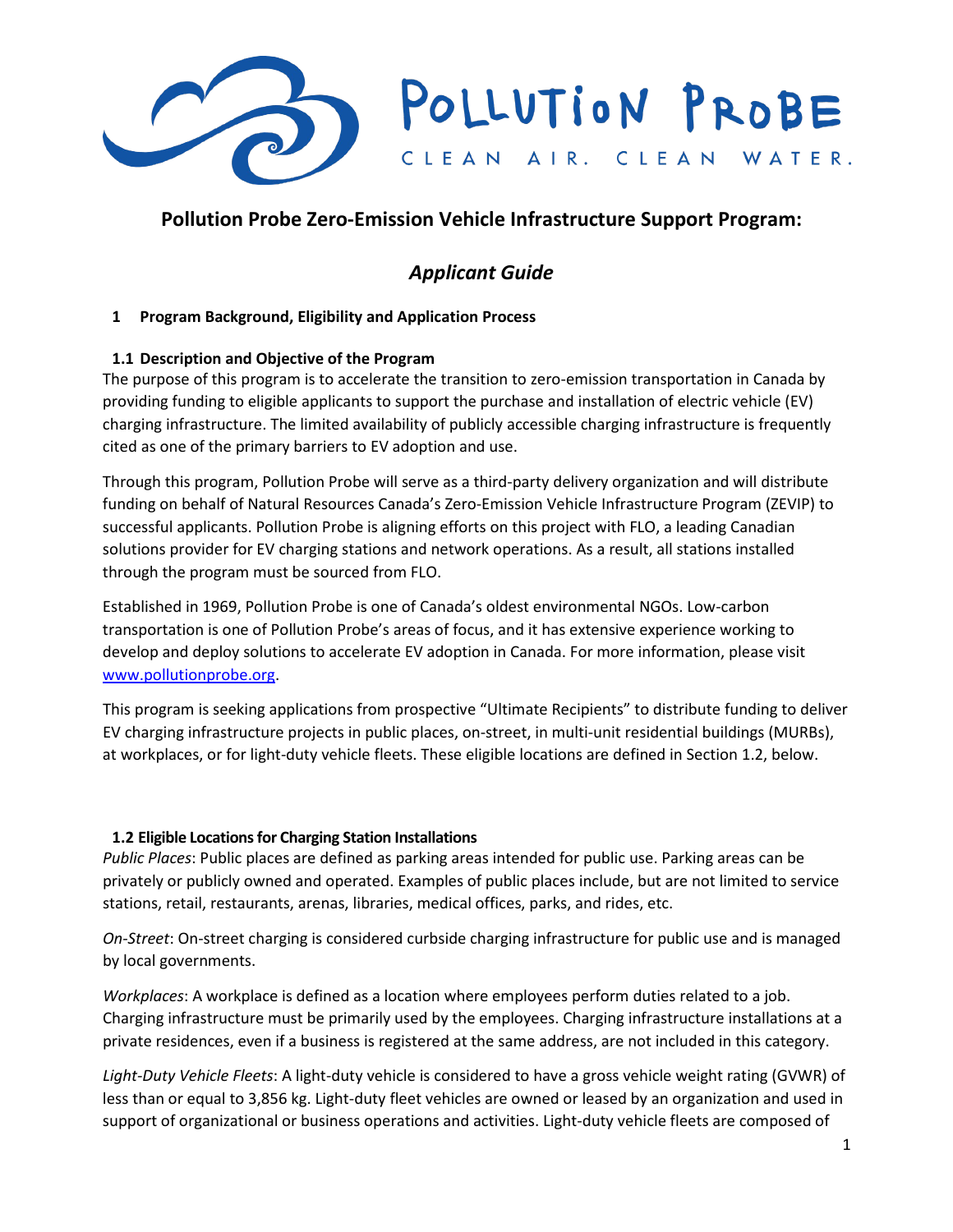

multiple vehicles and are managed by common ownership. Examples of light-duty vehicle fleets include a fleet of taxis, car rentals, municipal vehicles, car sharing, etc.

*Multi-Unit Residential Building (MURB)*: MURB charging is defined as infrastructure in parking spaces where people live. For the purposes of this program, to be designated as a MURB the building must include a minimum of 3 dwelling units.

#### **1.3 Definitions**

The following provides definitions for key terms and expressions used throughout this document, the program's Application Form, and in Funding Agreements.

*Charging Connector* is the plug on the power cord that connects the supply device to the charging outlets on the electric vehicle.

*Charging Station* is the device used to provide electricity to an electric vehicle for the purpose of charging the vehicle's onboard battery.

*Connected EV Chargers* are defined as having the ability to communicate to other stations and/or to a server or the cloud through cellular/wireless signal or connected vehicle communications using software to report on usage and/or other capabilities such as providing real-time status of charging stations.

*Ultimate Recipients* are those organizations that receive a component of the Pollution Probe program funding to undertake activities as described in Section 1.8 Eligible Projects. The Ultimate Recipients will be selected by Pollution Probe based on their ability to meet the mandatory and merit criteria specified in this Guide, and on a first-come, first-serve basis until program funding for each eligible fiscal year (Nov 2021 – Mar 2022, and Apr 2022 – Mar 2023) has been exhausted.

## **1.4 Roles and Responsibilities**

*Pollution Probe*

Pollution Probe is the Delivery Organization responsible for the delivery of program funding and has independence in selecting Ultimate Recipients. It will not be acting as an agent of the government in the redistribution of program funding.

## *Ultimate Recipients*

Ultimate Recipients apply for funding through Pollution Probe to receive a portion of available funding. The accountability, roles, and responsibilities of an Ultimate Recipient will be established through a Funding Agreement between Pollution Probe and each Ultimate Recipient.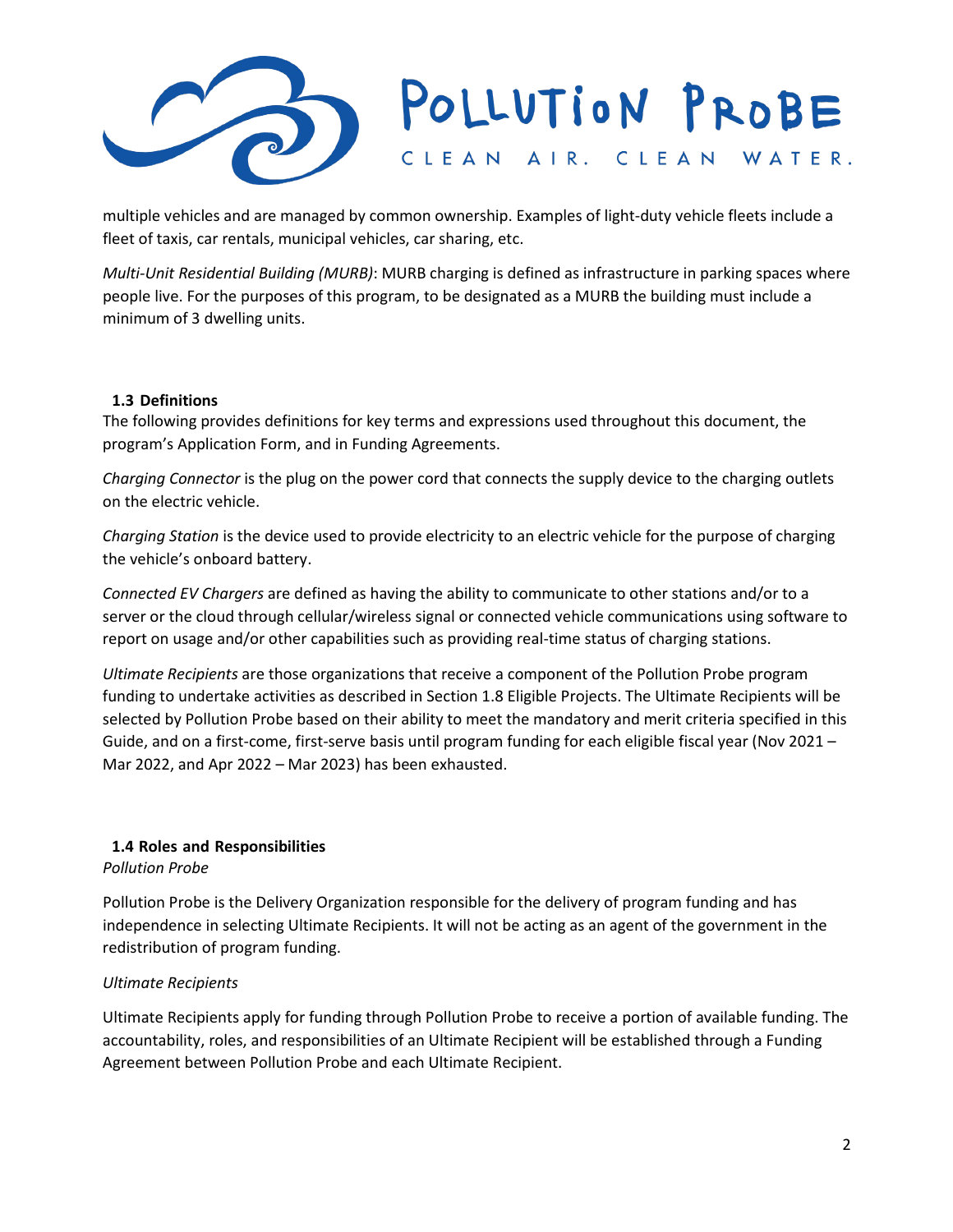

#### **1.5 Eligible Recipients**

The eligible recipients under this program (Ultimate Recipients) are:

Legal entities validly incorporated or registered in Canada, including not-for-profit and for-profit organizations such as:

- Electricity or gas utilities
- **Companies**
- Condominium corporations
- Industry associations
- Research associations
- Standards organizations
- Indigenous and community groups
- Academic institutions
- Provincial, territorial, regional or municipal governments or their departments or agencies

#### **1.6 Maximum Funding Amounts**

The distribution of funds to Ultimate Recipients by Pollution Probe will be limited to less than \$100,000 per eligible project site. Multiple applications may be submitted by a prospective Ultimate Recipient if funding in excess of this amount is sought, as long as the per-site limit is not exceeded.

The program will pay up to 50% of total project costs, up to maximum amounts as shown in the following table:

| <b>Type of Charger</b>         | <b>Technology Requirement</b>                                                                                                                                                                   | <b>Maximum Funding</b>                                                            |
|--------------------------------|-------------------------------------------------------------------------------------------------------------------------------------------------------------------------------------------------|-----------------------------------------------------------------------------------|
| Level 2 (208 / 240 V)          | Any EV charger is commercially available and                                                                                                                                                    | Up to 50% of total project                                                        |
| connectors                     | CSA, ULC, UL or Interlink certified for use in                                                                                                                                                  | costs, to a maximum of                                                            |
| 3.3 kW to 19.2 kW              | Canada. The charger must have a SAE J1772<br>standard plug head or be a proprietary**<br>connector type rated for a minimum of 3.3 kW<br>power output.                                          | \$5,000 per connector*                                                            |
| Fast charger<br>20 kW to 49 kW | Any EV fast charger is commercially available and<br>CSA, ULC, UL or Interlink certified for use in<br>Canada. The fast charger must have at least one<br>(1) charger connector that is CHAdeMO | Up to 50% of total project<br>costs, to a maximum of<br>\$15,000 per fast charger |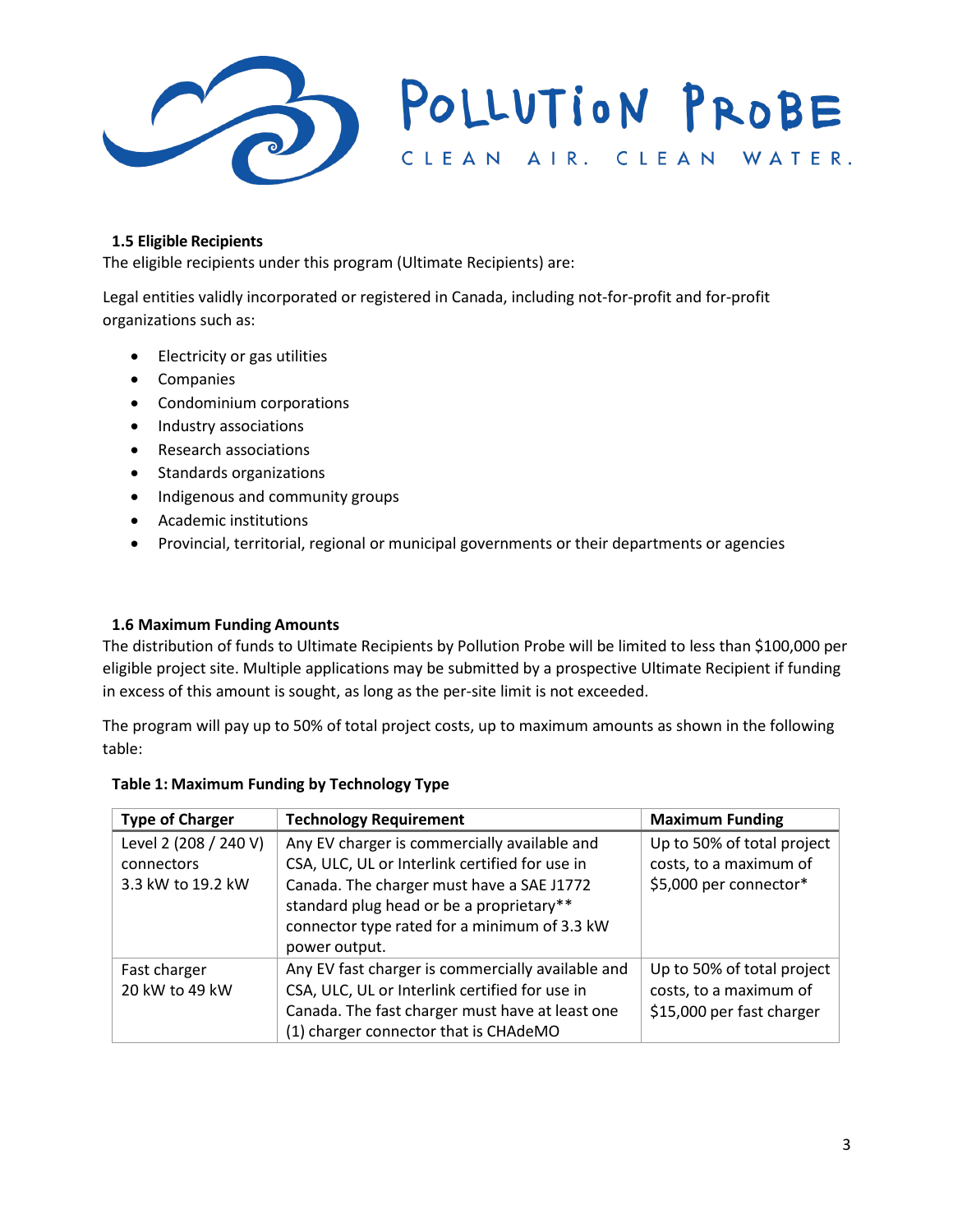

|                                 | compliant and one (1) charger connector that is<br>SAE Combo or be a proprietary** connector type<br>rated for a minimum of 20 kW power output.                                                                                                                                                                                                                   |                                                                                   |
|---------------------------------|-------------------------------------------------------------------------------------------------------------------------------------------------------------------------------------------------------------------------------------------------------------------------------------------------------------------------------------------------------------------|-----------------------------------------------------------------------------------|
| Fast charger<br>50 kW and above | Any EV fast charger is commercially available and<br>CSA, ULC, UL or Interlink certified for use in<br>Canada. The fast charger must have at least one<br>(1) charger connector that is CHAdeMO<br>compliant and one (1) charger connector that is<br>SAE J1772 Combo (CCS) or be a proprietary**<br>connector type rated for a minimum of 50 kW<br>power output. | Up to 50% of total project<br>costs, to a maximum of<br>\$50,000 per fast charger |

\* For level 2 charging stations: In order to consider the funding per connector, each connector must be able to charge a vehicle and support a parking space simultaneously. Fast charging station funding is based on the number of chargers.

\*\*Proprietary connector types can represent a maximum of 75% of all charging connectors installed at the same project site. The remaining balance (25% or more) must be universal charging connectors (J1772, J1772 Combo and CHAdeMO) of the same category (i.e., Level 2 or fast charger).

## **1.7 Stacking of Assistance**

All Ultimate Recipients are required to disclose all confirmed and potential sources of funding, inclusive of all federal, provincial, territorial or municipal governments (total government assistance) and other sources that are expected to be received. This information can be reported at any time during the project.

Total funding from all government sources cannot exceed 75% of the total project costs unless the Ultimate Recipient is a provincial, territorial or municipal government or their departments or agencies, in which case the stacking limit is 100% of total project costs.

If the proposed total assistance exceeds the limits set out above, Pollution Probe reserves the right to reduce its contribution to the project until the stacking assistance limit is met. If total assistance exceeds the limits set out above on the project completion date, Pollution Probe reserves the right to recover the excess contribution from the recipient.

Note: The government assistance referred to in these stacking limits does not include loans from governments or Crown agencies. For example, loans to the project from governments or Crown agencies are not included in this calculation; however, if a preferential interest rate were obtained through government loans, the cost savings due to the preferential rate would be included. Clarifications will be provided on a case-by-case basis.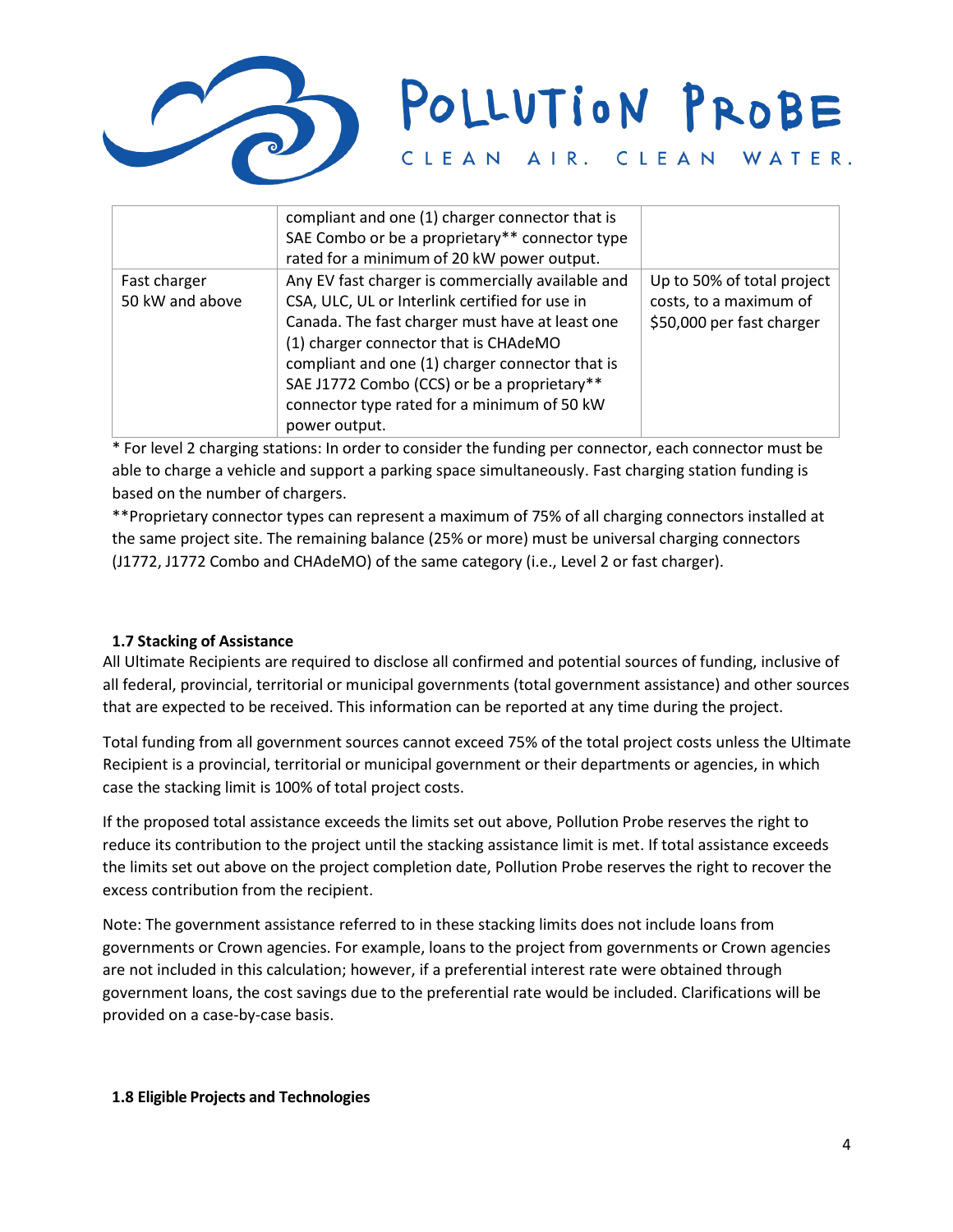

In order to be considered for funding, projects deployed by Ultimate Recipients must meet the following requirements:

- Be an eligible technology as described in Table 1 of this Guide.
- Be located in Canada.
- Be a permanent installation (mounted or fixed models).
- Be new and purchased equipment (not leased).
- Be for a new installation or expansion of an existing installation (not for the replacement of an existing installation).
- Be a connected EV charger as defined in Section 1.3 of this Guide.
- Include only charging stations that have been sourced from FLO.
- A sticker from Pollution Probe and Natural Resources Canada will be affixed to the front of each charging station (stickers to be provided by Pollution Probe).
- Increase localized charging opportunities in public places, on-street, in multi-unit residential buildings, at workplaces, or for light-duty vehicle fleets, as defined in Section 1.2 of this Guide.
- The work performed must be in compliance with all applicable local codes (for example, building and electrical) and bylaws (for example, zoning and parking).
- Charging infrastructure targeting general public use must be installed in a parking space clearly identified for the purpose of charging electric vehicles.
- Each Ultimate Recipient must submit the following documents to Pollution Probe when making a claim for reimbursement:
	- o Purchase orders and paid invoices for all capital expenses claimed
	- $\circ$  Paid invoices from all related professional services providers (e.g., electrical contractors, construction companies, electrical utilities, etc.) clearly indicating the site, date, parties, and services provided
	- o Photographs of project sites both before project initiation and after completion
	- o Proof of station commissioning (to be provided by FLO)
	- $\circ$  If claiming staff salaries and benefits, employee timesheets detailing the activities, number of hours, rate per hour and total amount for each task outlined in the Funding Agreement for each employee, and be certified by the Chief Financial Officer or Duly Authorized Officer
	- $\circ$  If claiming a portion of taxes paid, proof of registration as a non-profit organization from CRA must be provided.
- The project timeline must show completion by March 31, 2022 (for Program Year 1 applications) or by March 31, 2023 (for Program Year 2 applications). Only activities undertaken following the signing of a Funding Agreement between Pollution Probe and successful Ultimate Recipients will be eligible for reimbursement.
- Program Year 1 will begin in November, 2021 and end on March 31, 2022. Program Year 2 will begin on April 1, 2022 and end on March 31, 2023. **If eligible charging stations are not operational**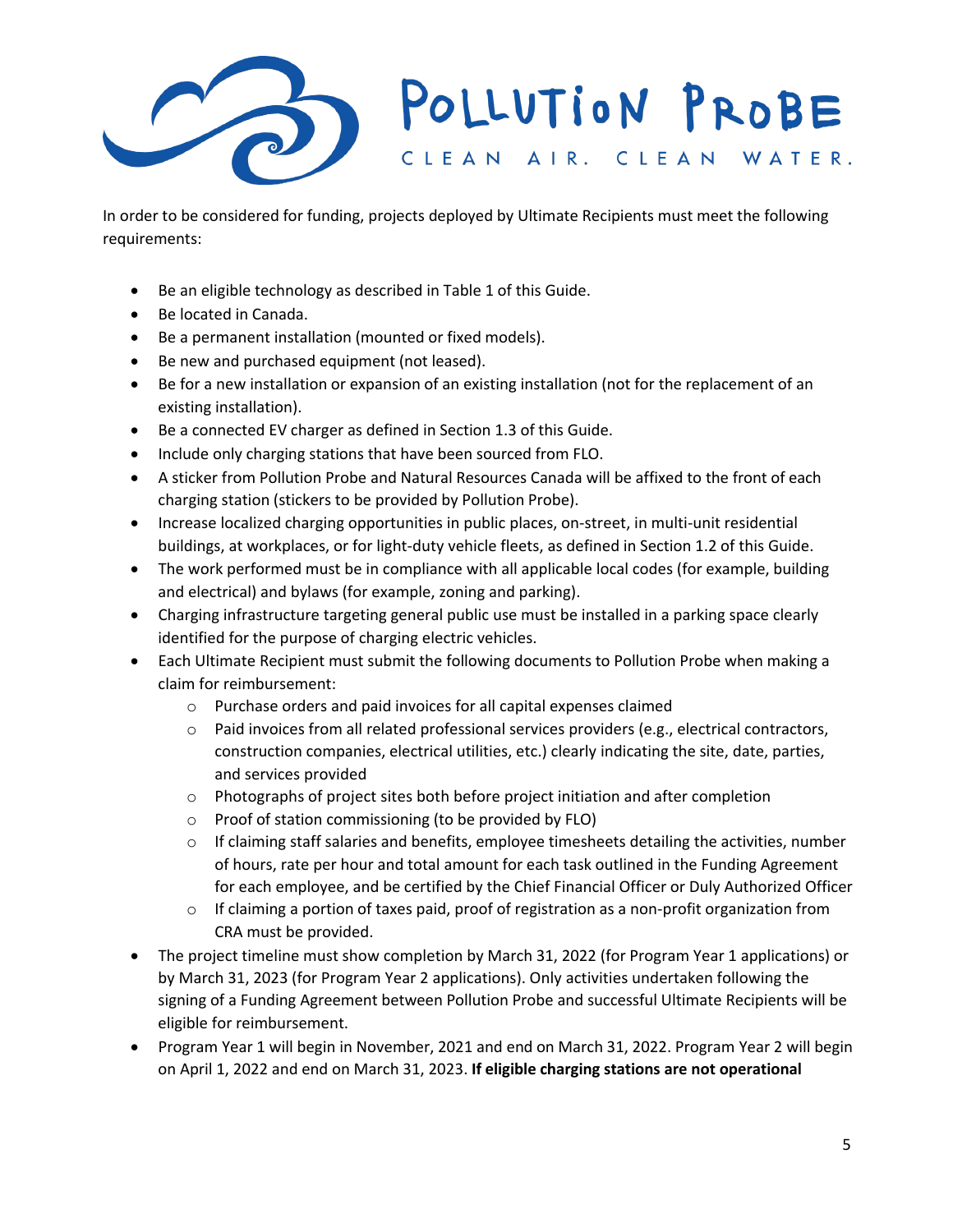

**by the end dates of the applicable Program Year, no costs incurred will be reimbursed to Ultimate Recipients.** 

## **1.9 Eligible Expenditures**

Eligible expenditures for an approved project from an Ultimate Recipient must be directly related to the installation of EV chargers and can include:

- Salary and benefits;
- Professional services (e.g., scientific, technical, management; contracting; engineering; construction; distribution; installation, testing and commissioning of equipment);
- Capital expenses, including informatics and other equipment or infrastructure;
- Rental fees or leasing costs;
- License fees and permits;
- Costs associated with Environmental Assessments; and
- GST, PST, and HST net of any tax rebate or input tax credits to which the recipient is entitled.

These expenditure categories are defined in Section 3 of this guide.

Costs not considered eligible expenditures under this Program include:

- In-kind;
- Land costs;
- Legal costs;
- Ongoing operating costs (e.g., electricity consumption, operation, maintenance, networking fees, subscription fees, etc.), and;
- Costs incurred outside the eligible expenditure period, including those for preparing an application.

#### **1.10 Reimbursement of Eligible Expenditures**

Ultimate Recipients will be reimbursed for eligible expenditures through a one-time, lump-sum payment following the completion of projects (once all stations are operational). This payment will be issued approximately 3-6 months following project completion and receipt of all documents required when making a claim for reimbursement.

Final claims for reimbursement must be accompanied by proper documentation supporting all expenditures captured in the total project costs. A final project accounting with actual expenditures must also be provided with claims for reimbursement, along with an invoice for the total reimbursement amount to Pollution Probe (invoices must not include any sales tax). The final accounting and invoice must be accompanied by the following documents:

• Purchase orders and paid invoices for all capital expenses claimed.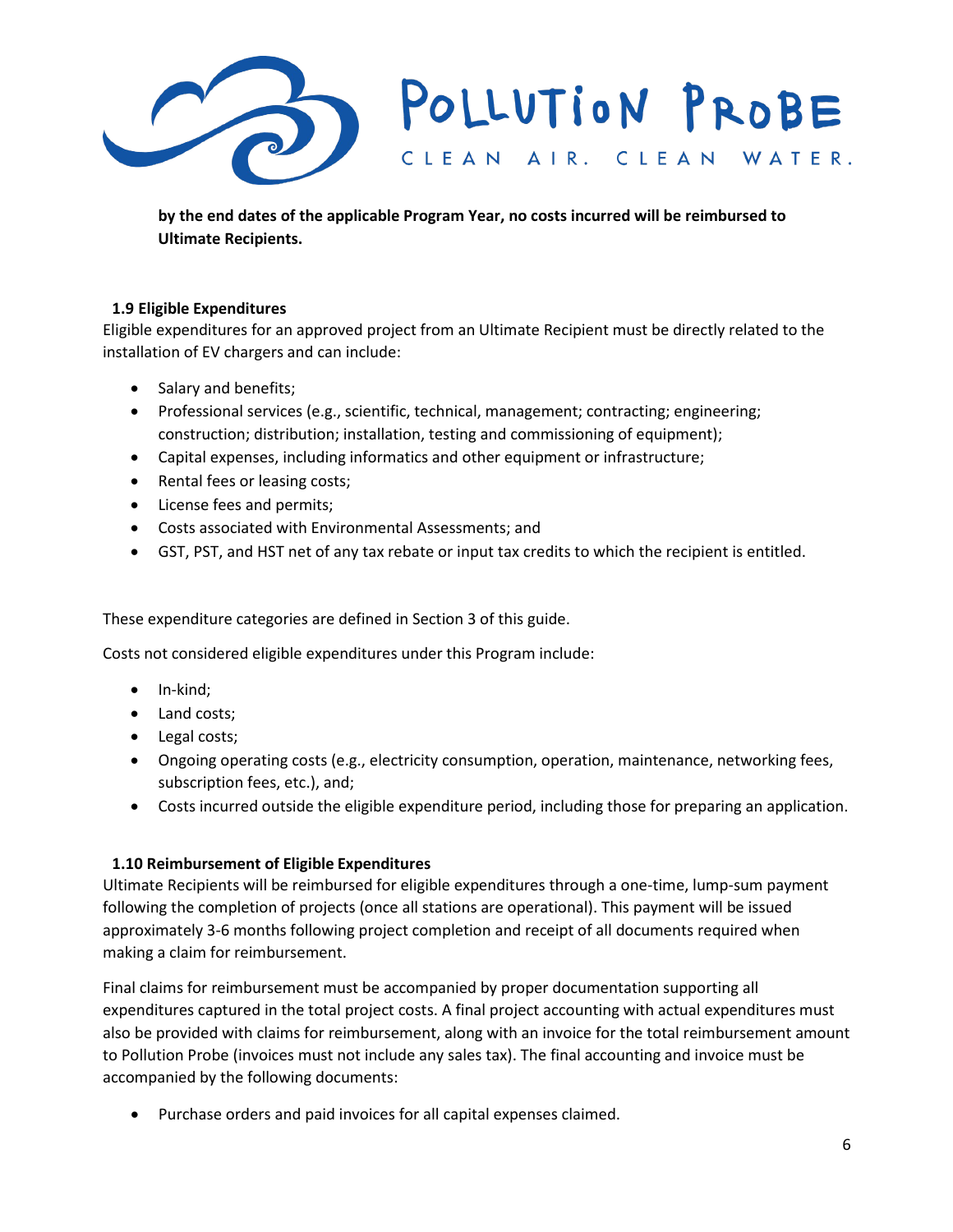

- Paid invoices from all related professional services providers (e.g., electrical contractors, construction companies, electrical utilities, etc.) clearly indicating the site, date, parties, and services provided.
- Photographs of project sites both before project initiation and after completion.
- Proof of station commissioning (to be provided by FLO).
- If claiming staff salaries and benefits, timesheets detailing the activities, number of hours, rate per hour and total amount for each task outlined in the Funding Agreement for each employee must be provided, and be certified by the Chief Financial Officer or Duly Authorized Officer.
- If claiming a portion of taxes paid, proof of registration as a non-profit organization from CRA must be provided.

## **1.11 How to Apply**

A complete application package consists of:

- 1. Signed copy of Applicant Guide (PDF)
- 2. Completed and signed Application Form (PDF)
- 3. Completed Application Budget and Timeline (MS Excel or compatible spreadsheet)

Digital signatures are acceptable. Pollution Probe will review all submitted applications as expediently as possible. Applications will be reviewed to ensure that all Mandatory Criteria, as outlined in Section 2.2 of this Applicant Guide, are met. Project funding will be awarded on a first-come, first-serve basis for successful applicants for Project Years 1 and 2.

Successful applicants will be issued a Funding Agreement for review and signature. Once a Funding Agreement has been signed by both parties, project work can begin. Any work that takes place prior to Funding Agreement signing will be ineligible for reimbursement.

#### **1.12 Submission of Proposals**

Applicants can submit questions about the funding program, as well as completed application packages to:

Derek May, Senior Project Manager, Pollution Probe

#### [dmay@pollutionprobe.org](mailto:dmay@pollutionprobe.org)

Please note the maximum size of e-mail attachments to Pollution Probe is 15 MB. If the application exceeds that maximum, the applicant may forward its submission in a series of e-mails with the same subject line.

Pollution Probe is not responsible for the security of the application during e-mail transmission. It is the applicant's responsibility to retain the proof of the time that the application package was sent to Pollution Probe.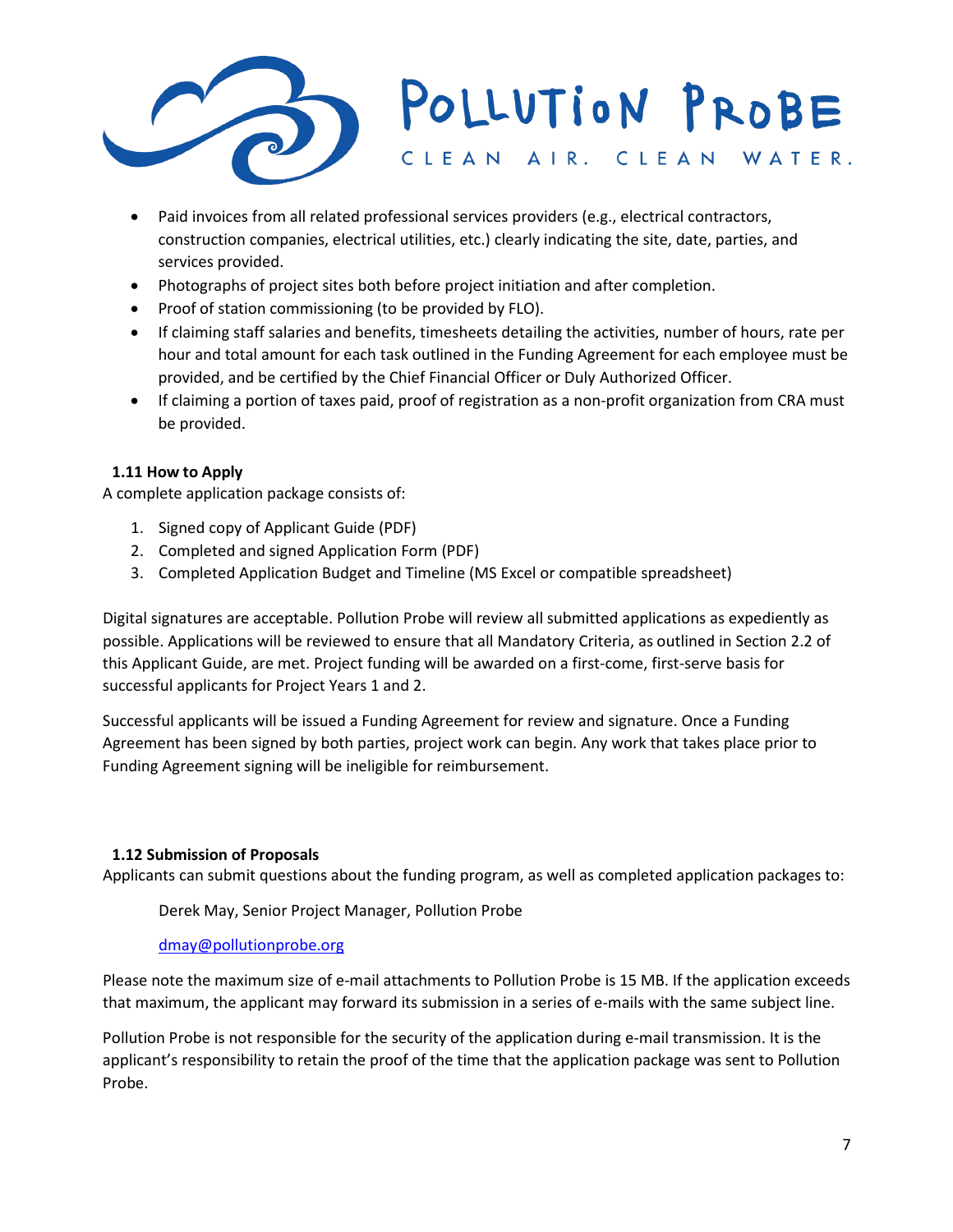

# **2 Project Selection Criteria**

## **2.1 Application Assessment**

Each project application will be reviewed for completeness and assessed against the mandatory criteria as per Section 2.2. Applications that do not meet all of the mandatory criteria will not be given further consideration.

Unsuccessful project proposals will receive a notice of regret, and successful project proposals will receive a notice of approval and a Funding Agreement for review and signature.

## **2.2 Mandatory Criteria**

The following criteria will be used by Pollution Probe to assess applications and select Ultimate Recipients.

The applications must:

- Be submitted by an eligible recipient as per Section 1.5 of this guide.
- Adhere to total government funding stacking limits as per Section 1.7 of this guide.
- Confirm that projects will meet all of the project and technology eligibility criteria as per Section 1.8 of this guide.
- Consist of a complete application package as per Section 1.11 of this guide.

## **3 Eligible Expenditure Category Definitions**

## **3.1 Salaries**

Salaries include wages for all personnel with direct involvement in the project, such as engineers, construction staff, and technical advisers. All eligible personnel must be employees on the proponent's payroll. Payments such as shares, stock, stock options, etc., are not eligible. The amount invoiced shall be actual gross pay for the work performed and shall include no markup for profit, selling, administration or financing.

The eligible payroll cost is the employee's gross pay (normal periodic remuneration before deductions). Normal periodic remuneration rates are the regular pay rates for the period, excluding premiums paid for overtime or shift work. The payroll rate does not include any reimbursement or benefit conferred in lieu of salaries or wages. When hourly rates are being charged for salaried personnel, the hourly rates shall be the periodic remuneration (annual, monthly, weekly, etc.) divided by the total paid hours in the period, including holidays, vacation, and paid sick days.

Labour claims must be supported by suitable documentation such as timesheets and records and be held for verification at the time of audit. Management personnel is required to maintain appropriate records of the time devoted to the project.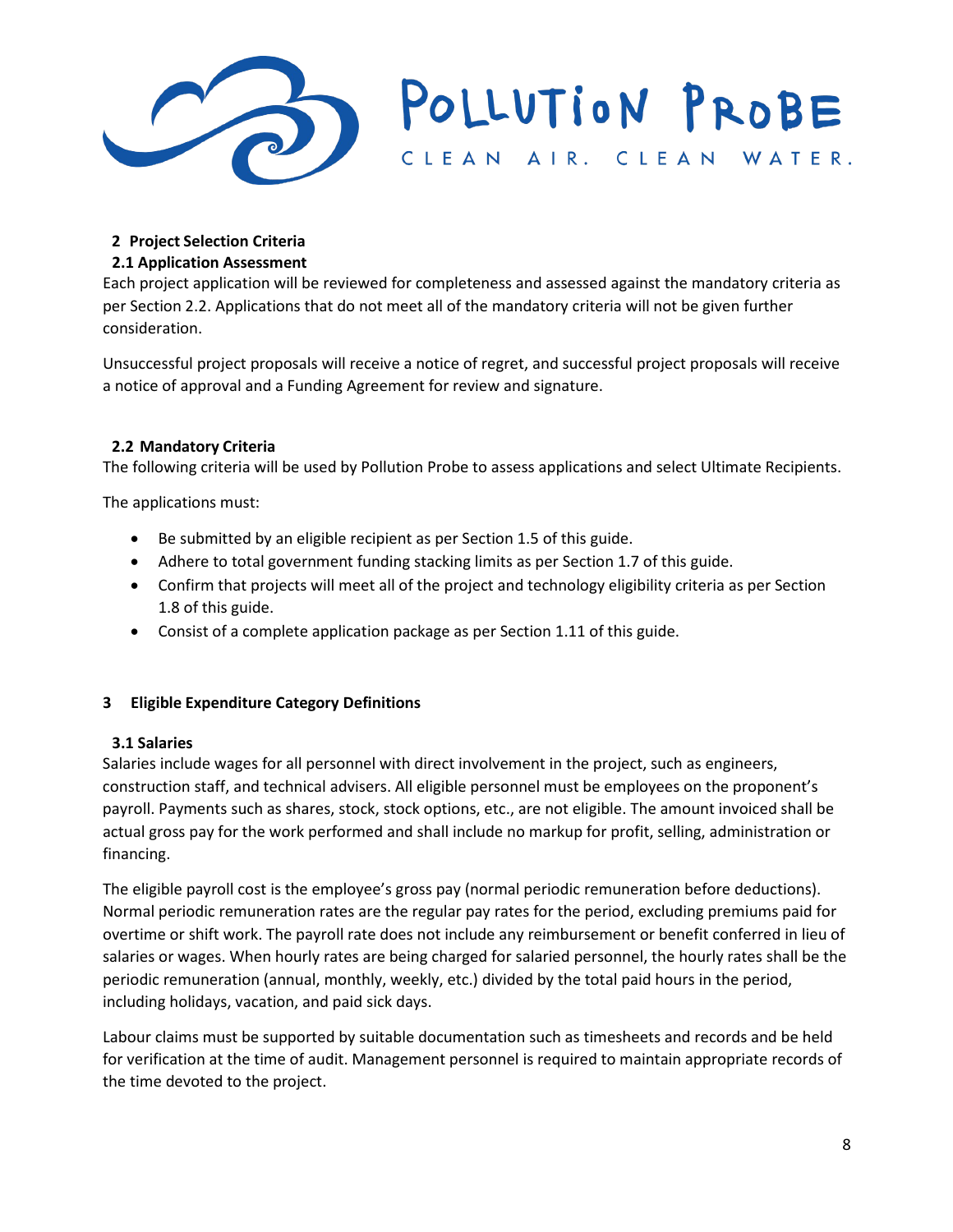

#### **3.2 Benefits**

Benefits are defined as a reasonable prorated share of expenses associated with the direct labour cost, such as the employer's portion of the Canada Pension Plan, Quebec Pension Plan and employment insurance, employee benefits such as health plan and insurance, workers' compensation, sick leave, and vacation, plus any other employer-paid payroll-related expenses. Those items with no relationship to the project or that have been charged on an indirect basis are non-eligible.

#### **3.3 Professional Services**

Professional services are defined as costs for the purchase of additional support required for the completion of the project. Those costs can cover the following types of services: scientific, technical, management; contracting; engineering; construction; distribution; and installation, testing and commissioning of equipment. The amount eligible from a sub-contractor, a consultant or service provider shall be the actual contract amount, and a copy of the contract must be kept on file.

#### **3.4 Capital Expenses**

Capital expenses are defined as an expenditure that results in an enduring benefit, as required by the project. They can include but are not limited to the purchase of charging equipment, costs associated with site preparation and networking equipment; however, land is not considered an eligible expenditure under this Program. The retrofitting or upgrading of existing capital assets is included under this heading.

#### **3.5 GST, PST, and HST**

Any taxes claimed must always be net of any tax rebate or input tax credits to which the proponent is entitled.

#### **4 Contact Information**

Applicants are to submit any questions or comments about this program, as well as their completed application package by email to:

Derek May, Senior Project Manager, Pollution Probe

[dmay@pollutionprobe.org](mailto:dmay@pollutionprobe.org)